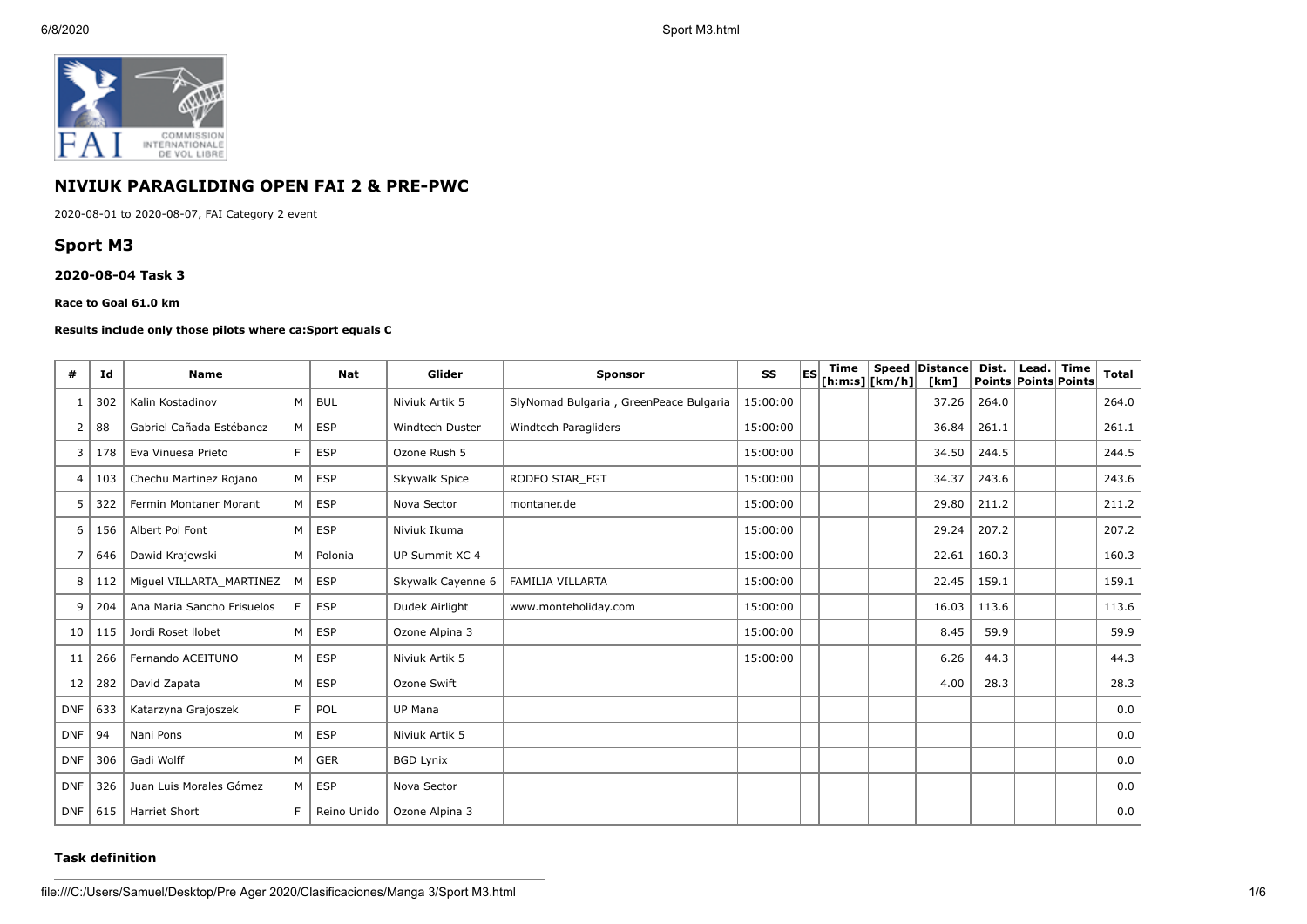6/8/2020 Sport M3.html

| No.            | Leg Dist. Id     |            | Radius   Open   Close    |       | Coordinates                                        | Altitude |
|----------------|------------------|------------|--------------------------|-------|----------------------------------------------------|----------|
| $\mathbf{1}$   | $0.0 \text{ km}$ | D01        |                          |       | 400 m   13:45   15:15   Lat: 42.04635 Lon: 0.74601 | 1560 m   |
| 2 SS           | $1.2 \text{ km}$ | <b>B03</b> | 3000 m   15:00 $\vert$   |       | 20:30   Lat: 42.03198 Lon: 0.70173                 | 1012 m   |
| 3 ES           | 59.4 km          | A16        | $2000 \text{ m}$   15:00 |       | 20:30   Lat: 41.80948 Lon: 1.39547                 | 427 m    |
| $\overline{4}$ | 61.0 km          | A16        | 400 m l                  | 15:00 | 20:30   Lat: 41.80948 Lon: 1.39547                 | 427 m    |

## **Notes**

| Ιd  | Name                    | Note       |
|-----|-------------------------|------------|
| 306 | Gadi Wolff              | No despega |
| 326 | Juan Luis Morales Gómez | No despega |
| 615 | Harriet Short           | No despega |
| 633 | Katarzyna Grajoszek     | No despega |
| 94  | Nani Pons               | No despega |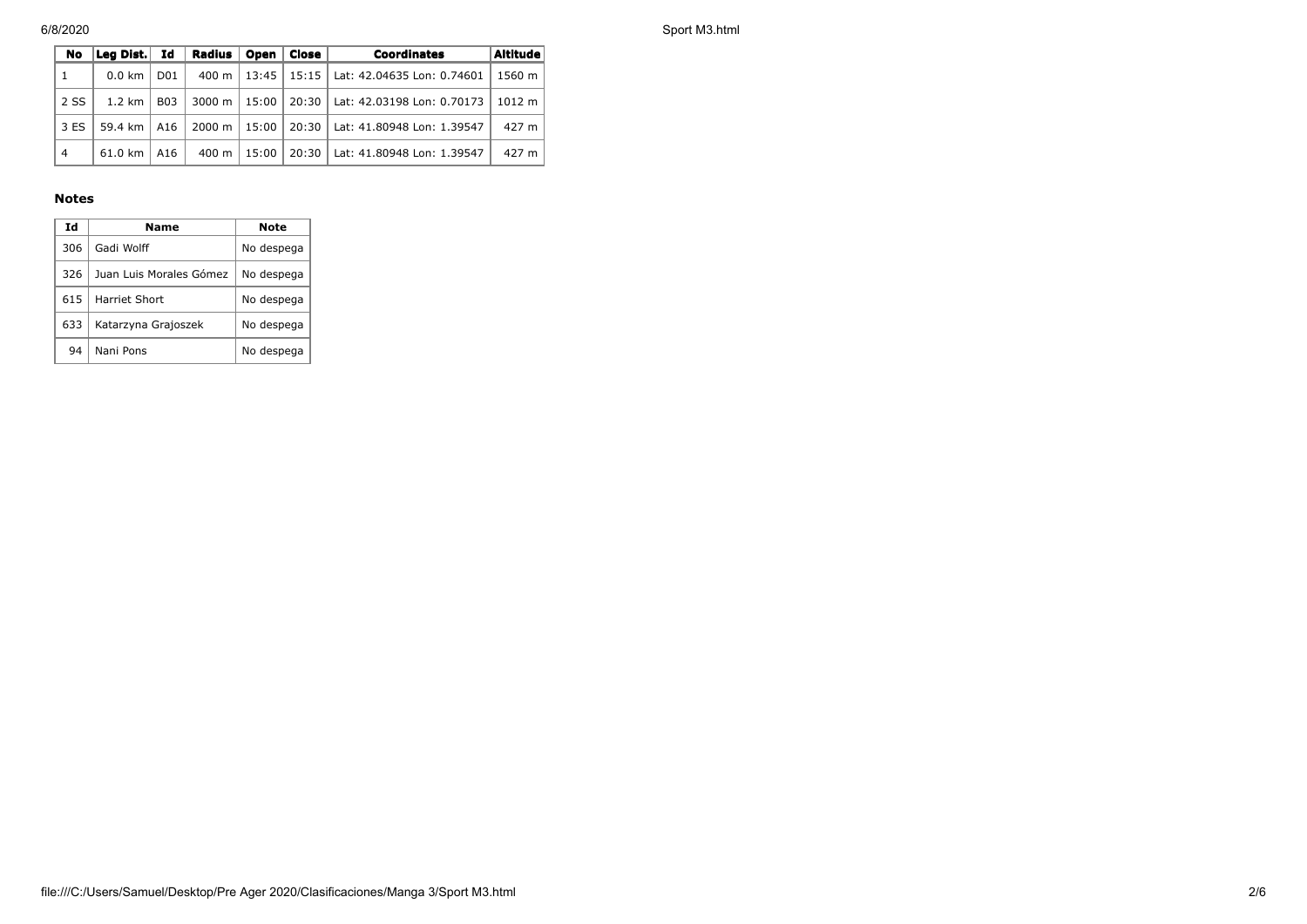6/8/2020 Sport M3.html

**Pilots not yet processed (NYP)**

**Id Name**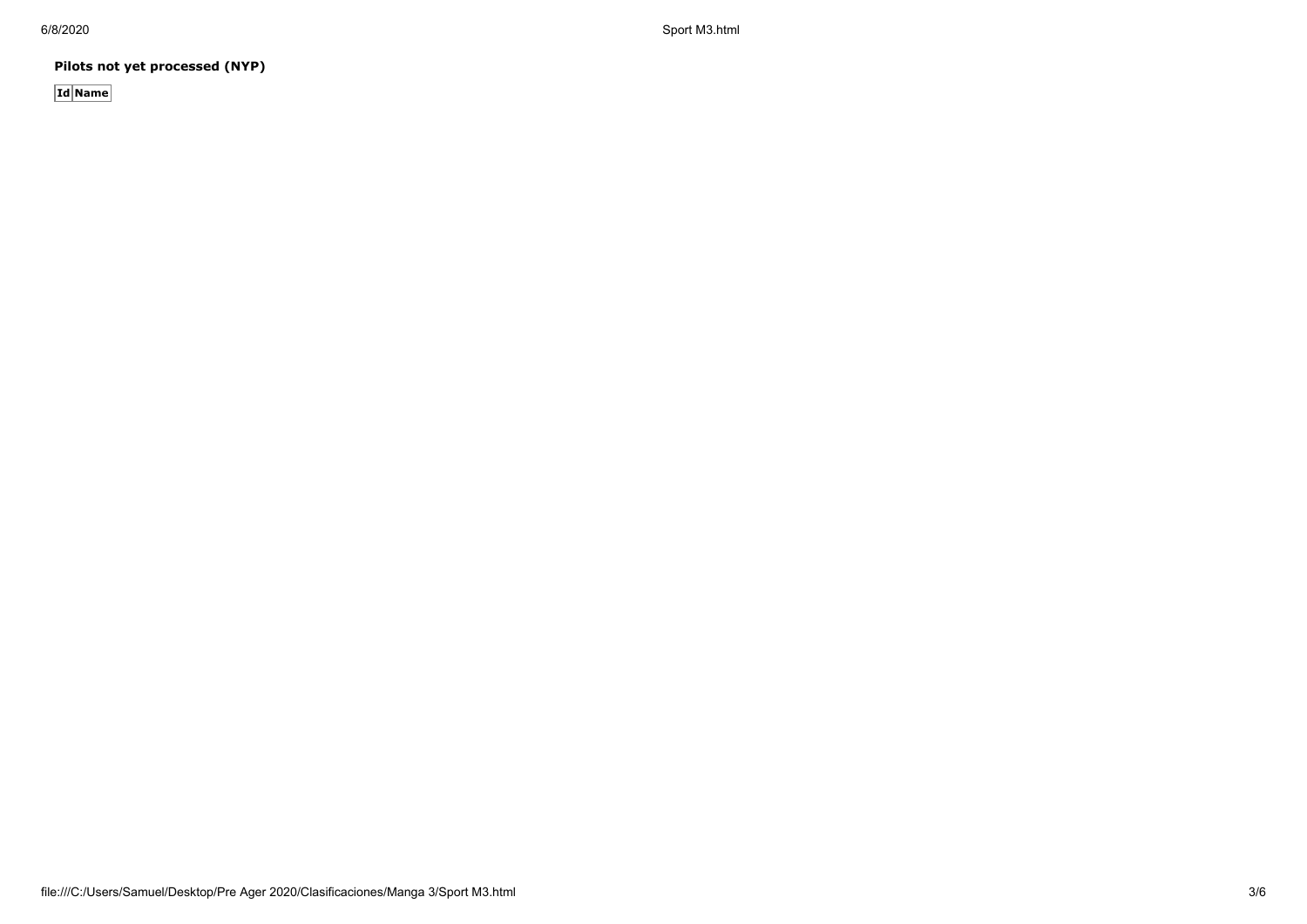## **Task statistics**

| param                           | value                     |
|---------------------------------|---------------------------|
| ss_distance                     | 57.629                    |
| task_distance                   | 61.013                    |
| launch_to_ess_distance          | 59.413                    |
| no_of_pilots_present            | 102                       |
| no_of_pilots_flying             | 94                        |
| no_of_pilots_lo                 | 53                        |
| no_of_pilots_reaching_nom_dist  | 59                        |
| no_of_pilots_reaching_es        | 41                        |
| no of pilots reaching goal      | 41                        |
| sum_flown_distance              | 4329.626                  |
| best_dist                       | 61.013                    |
| best_time                       | 1.4436                    |
| worst_time                      | 2.0033                    |
| gnh_setting                     | 1013.25                   |
| no_of_pilots_in_competition     | 104                       |
| no_of_pilots_landed_before_stop | 0                         |
| sum_dist_over_min               | 3956.078                  |
| sum_real_dist_over_min          | 3956.078                  |
| sum_flown_distances             | 4329.626                  |
| best_real_dist                  | 61.013                    |
| last_start_time                 | 2020-08-04T15:00:00+02:00 |
| first_start_time                | 2020-08-04T15:00:00+02:00 |
| first_finish_time               | 2020-08-04T16:26:37+02:00 |
| max time to get time points     | 2.6451                    |
| goalratio                       | 0.4362                    |
| arrival_weight                  | 0                         |
| departure_weight                | 0                         |
| leading_weight                  | 0.162                     |
| time_weight                     | 0.4036                    |
| distance_weight                 | 0.4344                    |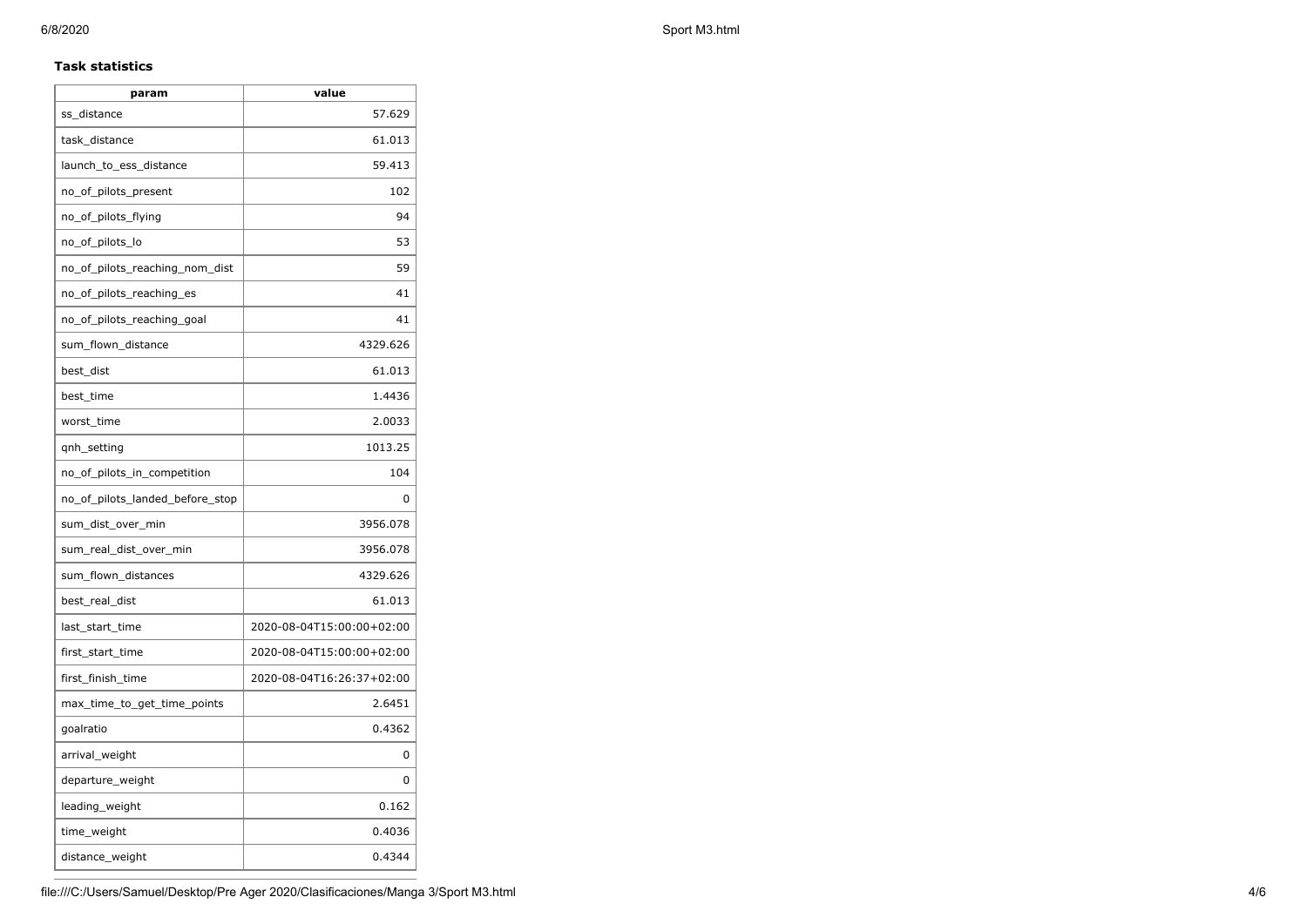| param                        | value    |
|------------------------------|----------|
| smallest_leading_coefficient | 0.868    |
| available_points_distance    | 432.3828 |
| available_points_time        | 401.8109 |
| available_points_departure   | 0        |
| available_points_leading     | 161.2642 |
| available_points_arrival     | 0        |
| time_validity                | 1        |
| launch_validity              | 0.9955   |
| distance_validity            | 1        |
| stop_validity                | 1        |
| day_quality                  | 0.9955   |
| ftv_day_validity             | 0.9868   |
| time_points_stop_correction  | 0        |

# **Scoring formula settings**

| param                                        | value       |
|----------------------------------------------|-------------|
| id                                           | GAP2020     |
| use_distance_points                          | 1           |
| use_time_points                              | 1           |
| use_departure_points                         | $\Omega$    |
| use leading points                           | 1           |
| use_arrival_position_points                  | $\mathbf 0$ |
| use_arrival_time_points                      | 0           |
| time points if not in goal                   | $\Omega$    |
| jump_the_gun_factor                          | $\Omega$    |
| jump_the_gun_max                             | 0           |
| use_1000_points_for_max_day_quality          | $\Omega$    |
| normalize_1000_before_day_quality            | 0           |
| time_validity_based_on_pilot_with_speed_rank | 1           |
| bonus_gr                                     | 4           |
| no_pilots_in_goal_factor                     | 0.8         |
| task_stopped_factor                          | 0.7         |

6/8/2020 Sport M3.html